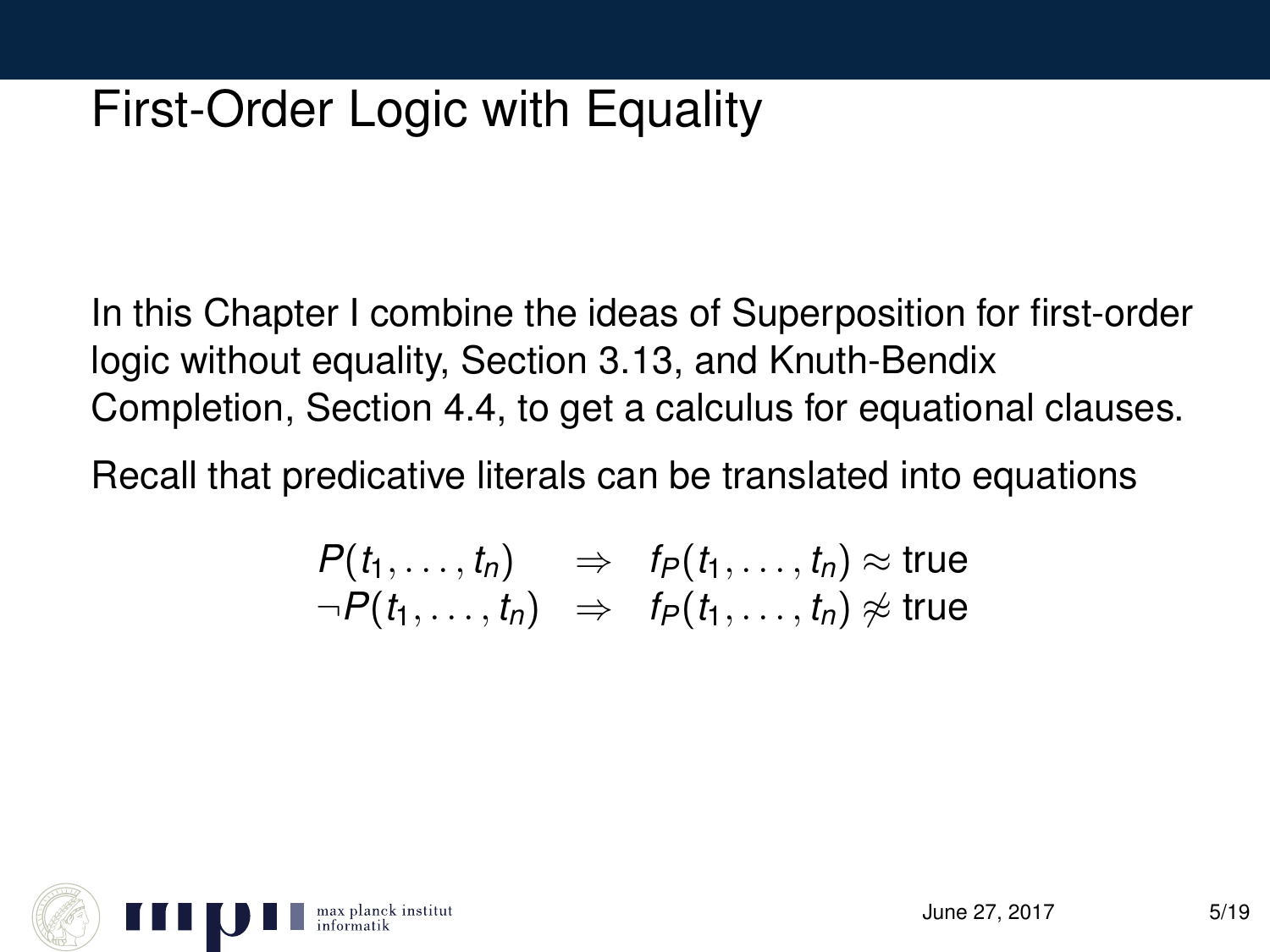The ground inference rules corresponding to Knuth-Bendix critical pair computation generalized to clauses and Superposition Left on first-order logic wihtout equality modulo a reduction ordering  $\succ$  that is total on ground terms. Then the construction of Definition 3.12.1 is lifted to equational clauses.

The multiset  $\{s, t\}$  is assigned to a positive literal  $s \approx t$ , the multiset  $\{s, s, t, t\}$  is assigned to a negative literal  $s \approx t$ . The *literal ordering*  $\geq$  compares these multisets using the multiset extension of  $\succ$ . The *clause ordering*  $\succ$  compares clauses by comparing their multisets of literals using the multiset extension of  $\succ_L$ . Eventually  $\succ$  is used for all three orderings depending on the context.

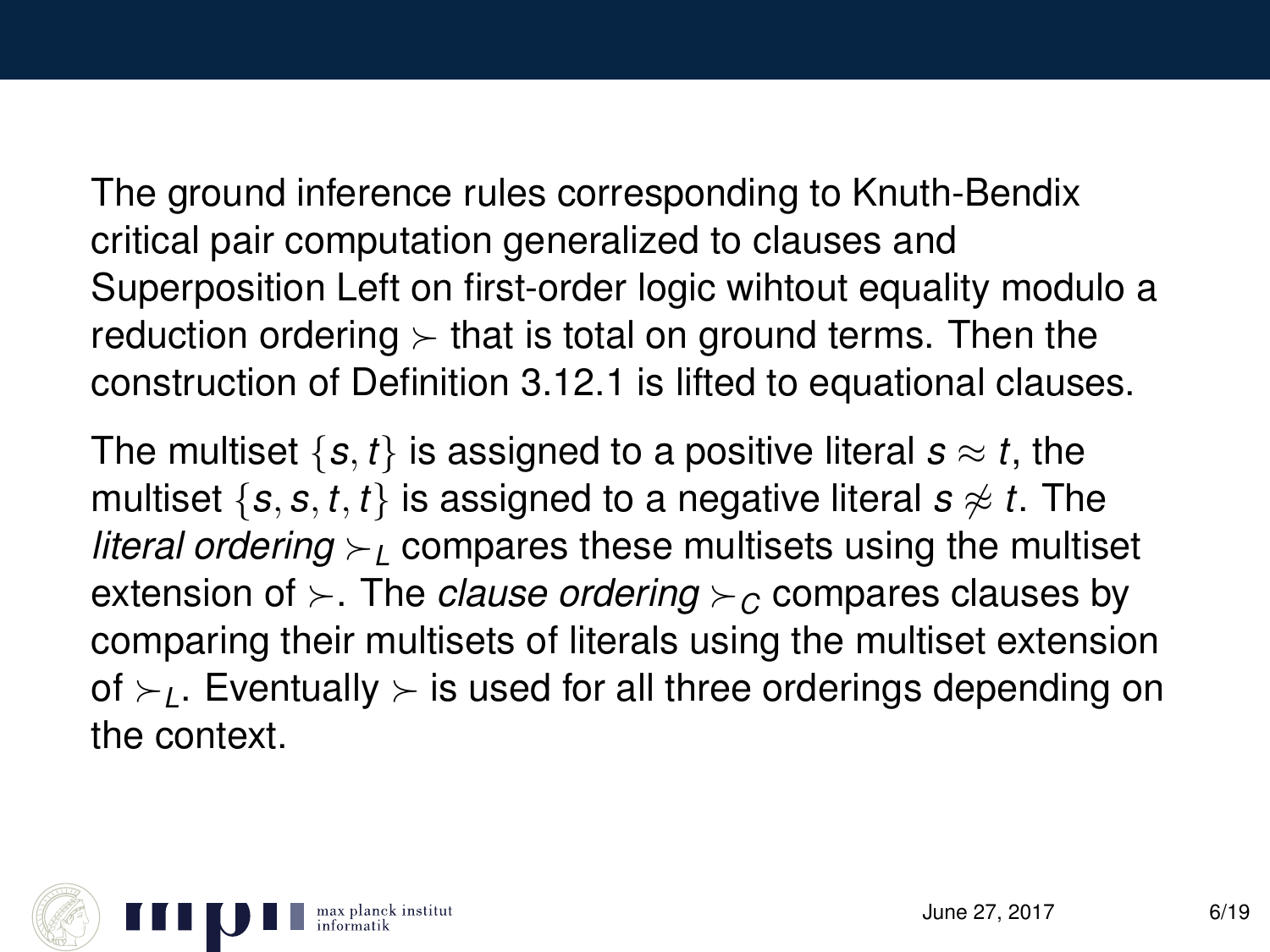#### **Superposition Left**

 $(N \uplus \{D \vee t \approx t', C \vee s[t] \not\approx s'\}) \Rightarrow$  $(N \cup \{D \lor t \approx t', C \lor s[t] \not\approx s'\} \cup \{D \lor C \lor s[t'] \not\approx s'\})$ 

where  $t \approx t'$  is strictly maximal and  $\bm{s} \approx \bm{s}'$  are maximal in their respective clauses,  $t \succ t'$ ,  $s \succ s'$ 

#### **Superposition Right**

 $(N \oplus \{D \vee t \approx t', C \vee s[t] \approx s'\}) \Rightarrow$  $(N \cup \{D \vee t \approx t', C \vee s[t] \approx s'\} \cup \{D \vee C \vee s[t'] \approx s'\})$ where  $t \approx t'$  and  $\boldsymbol{s} \approx \boldsymbol{s}'$  are strictly maximal in their respective clauses,  $t \succ t'$ ,  $s \succ s'$ 

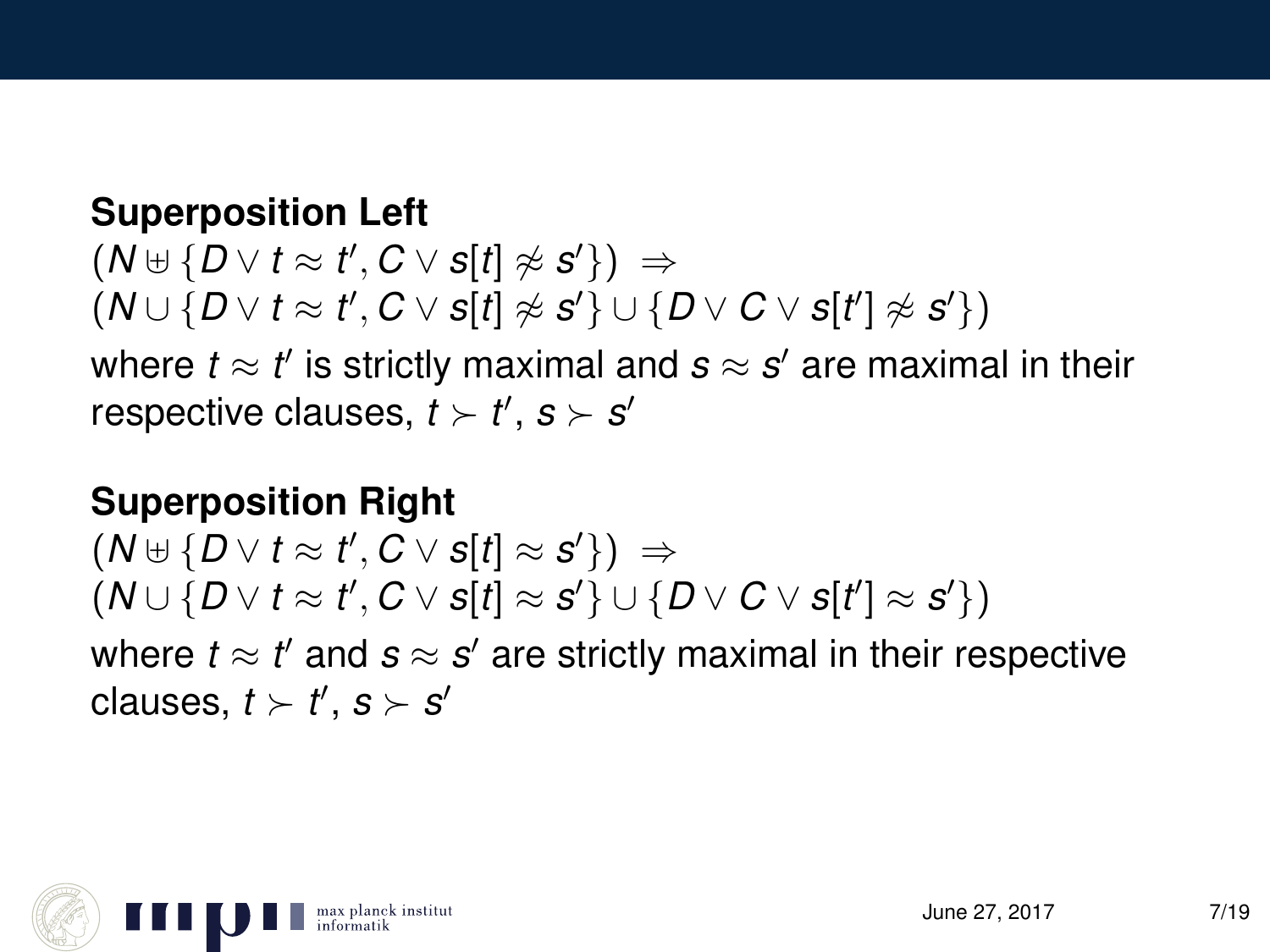## **Equality Resolution**  $(N \cup \{C \vee s \not\approx s\}) \Rightarrow$  $(N \cup \{C \vee s \not\approx s\} \cup \{C\})$ where  $s \approx s$  is maximal in the clause

Factoring is more complicated due to more complicated partial models. Classical Herbrand interpretation not sufficient because of equality.

The solution is to define a set *E* of ground equations and take  $T(\Sigma, \emptyset)/E = T(\Sigma, \emptyset)/\approx_F$  as the universe. Then two ground terms *s* and *t* are equal in the interpretation if and only if  $s \approx_E t$ . If *E* is a terminating and confluent rewrite system *R*, then two ground terms *s* and *t* are equal in the interpretation, if and only if *s* ↓*<sup>R</sup> t*.

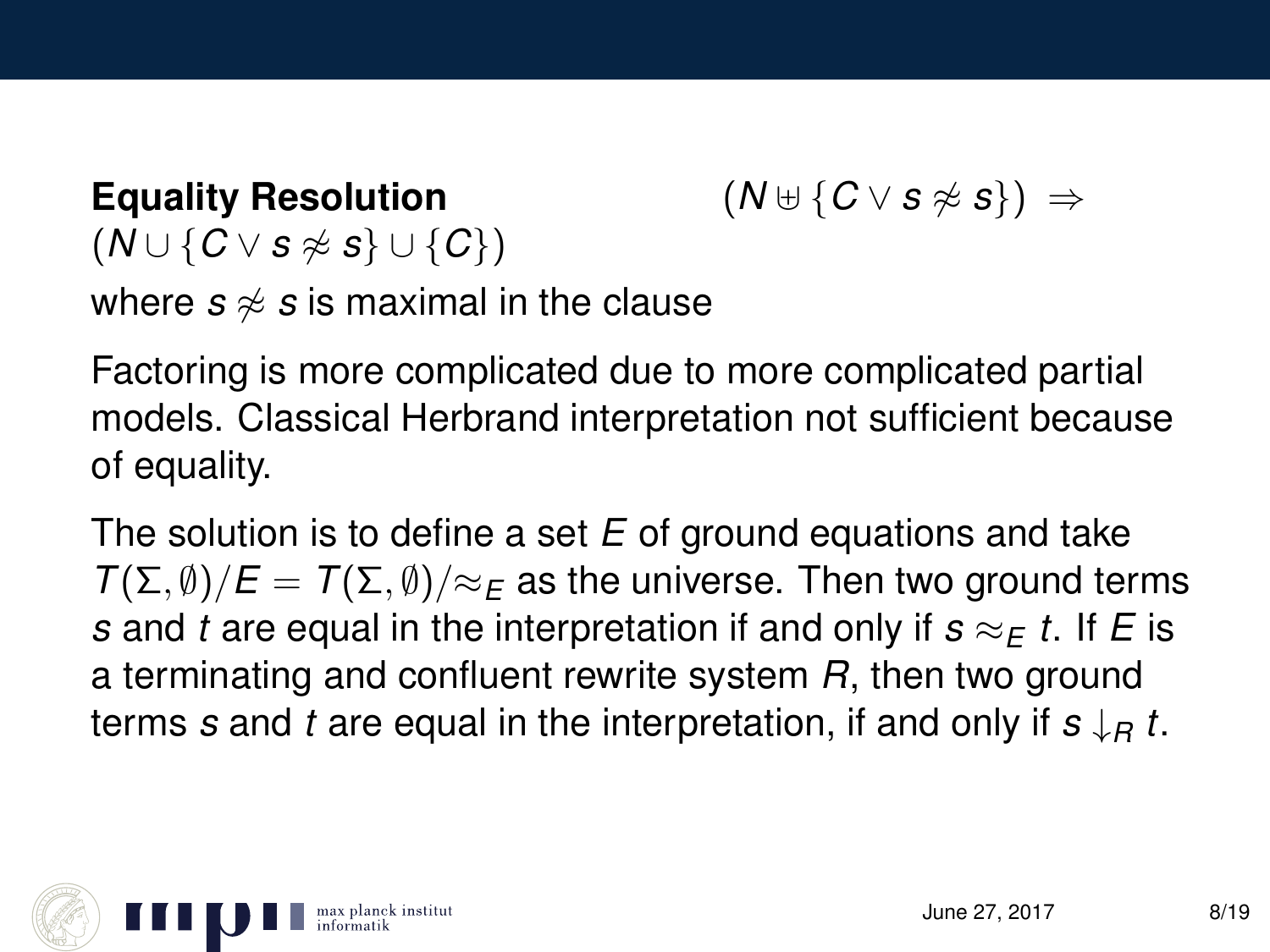Now the problem with the standard factoring rule is that in the completeness proof for the superposition calculus without equality, the following property holds: if  $C = C' \vee A$  with a strictly maximal atom *A* is false in the current interpretation  $N_c$  with respect to some clause set, see Definition 3.12.5, then adding *A* to the current interpretation cannot make any literal in  $C'$  true.

This does not hold anymore in the presence of equality. Let  $b \succ c \succ d$ . Assume that the current rewrite system (representing the current interpretation) contains the rule  $c \rightarrow d$ . Now consider the clause  $b \approx c \vee b \approx d$ .

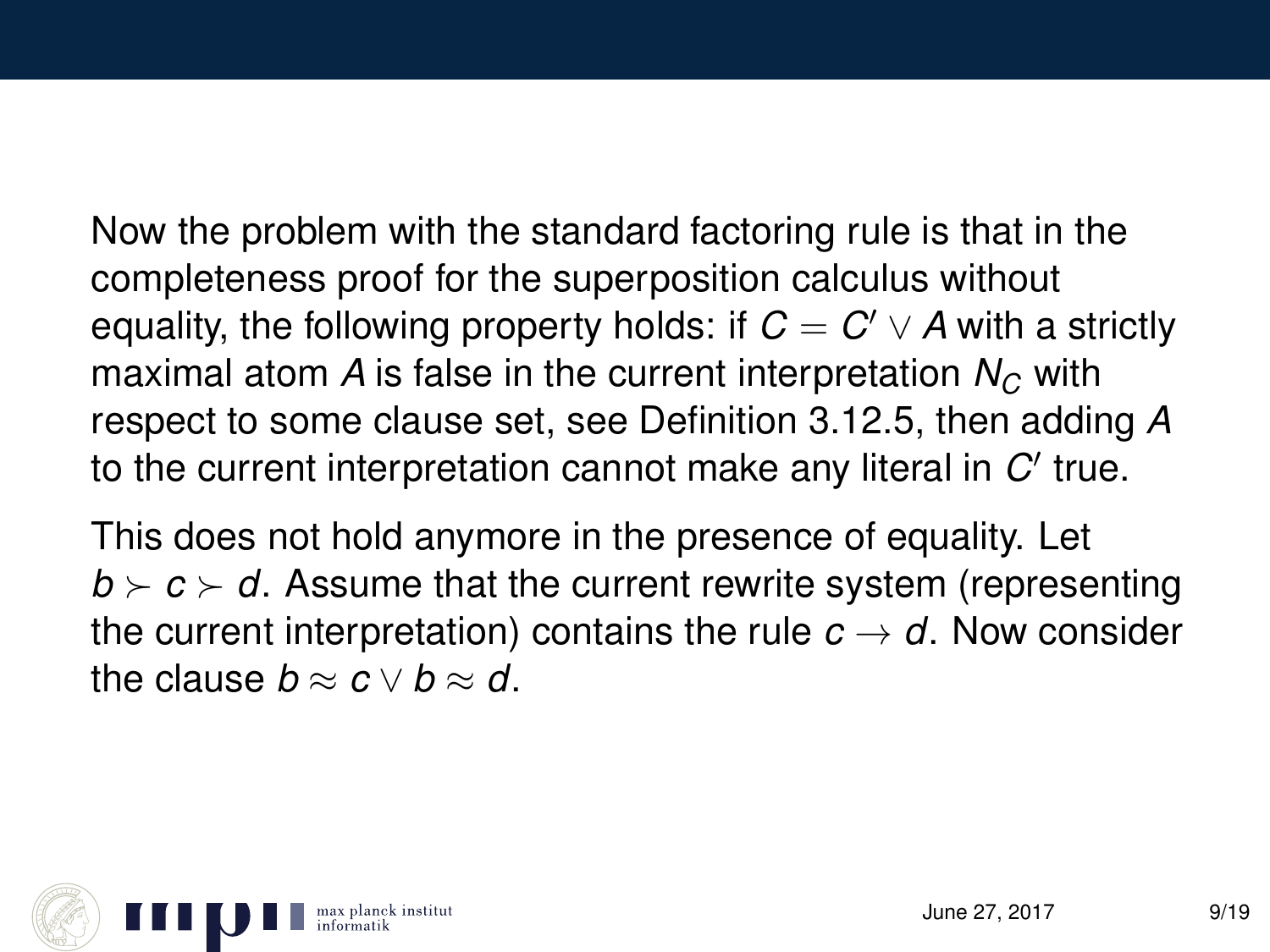# **Equality Factoring**  $(N \oplus \{ C \vee s \approx t' \vee s \approx t \}) \Rightarrow$  $(N \cup \{C \vee s \approx t' \vee s \approx t\} \cup \{C \vee t \not\approx t' \vee s \approx t'\})$ where  $s \succ t'$ ,  $s \succ t$  and  $s \approx t$  is maximal in the clause

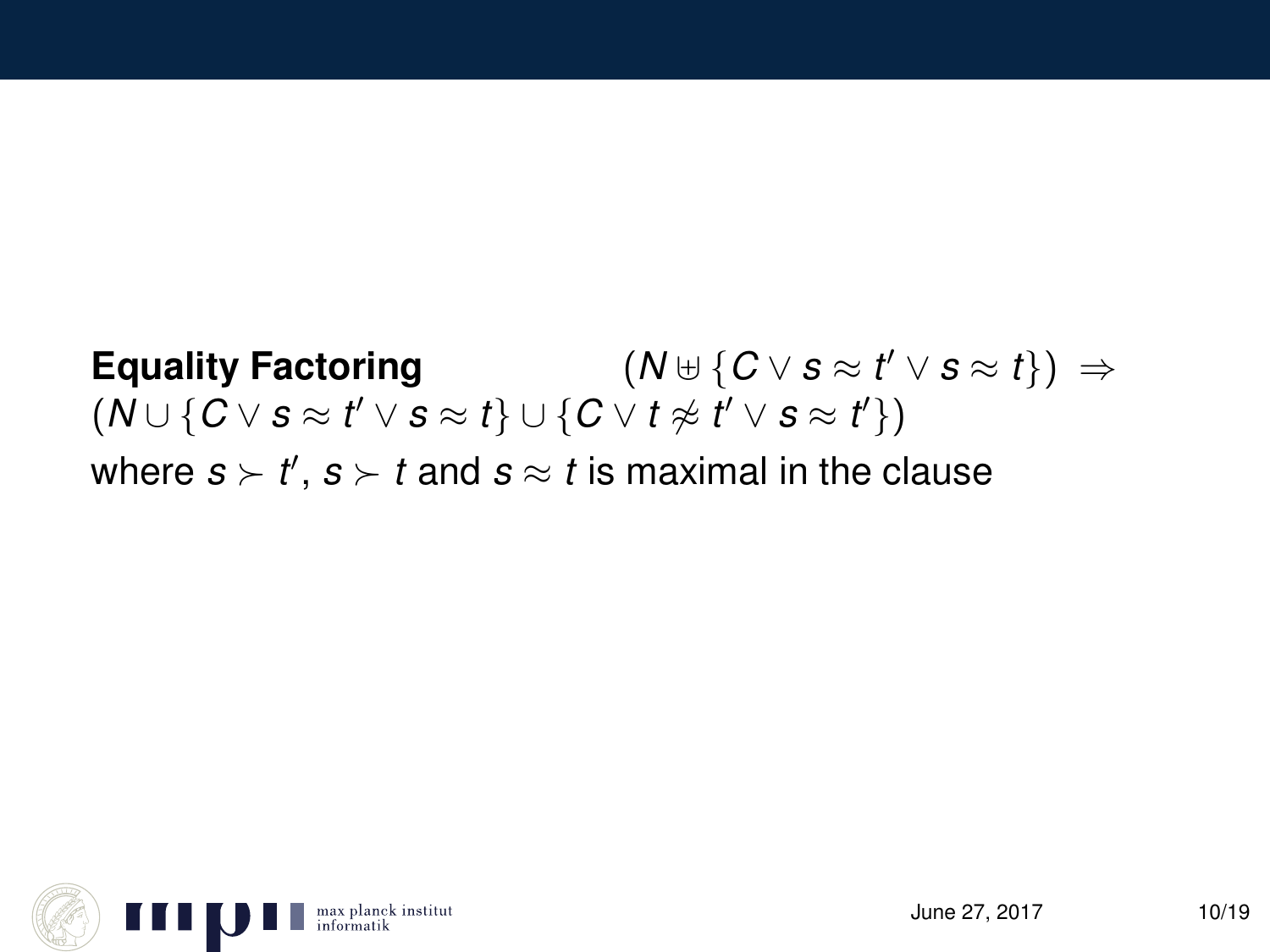The lifting from the ground case to the first-order case with variables is then identical to the case of superposition without equality: identity is replaced by unifiability, the mgu is applied to the resulting clause, and  $\succ$  is replaced by  $\prec$ .

An addition, as in Knuth-Bendix completion, overlaps at or below a variable position are not considered. The consequence is that there are inferences between ground instances *D*σ and *C*σ of clauses *D* and *C* which are not ground instances of inferences between *D* and *C*. Such inferences have to be treated in a special way in the completeness proof and will be shown to be obsolete.

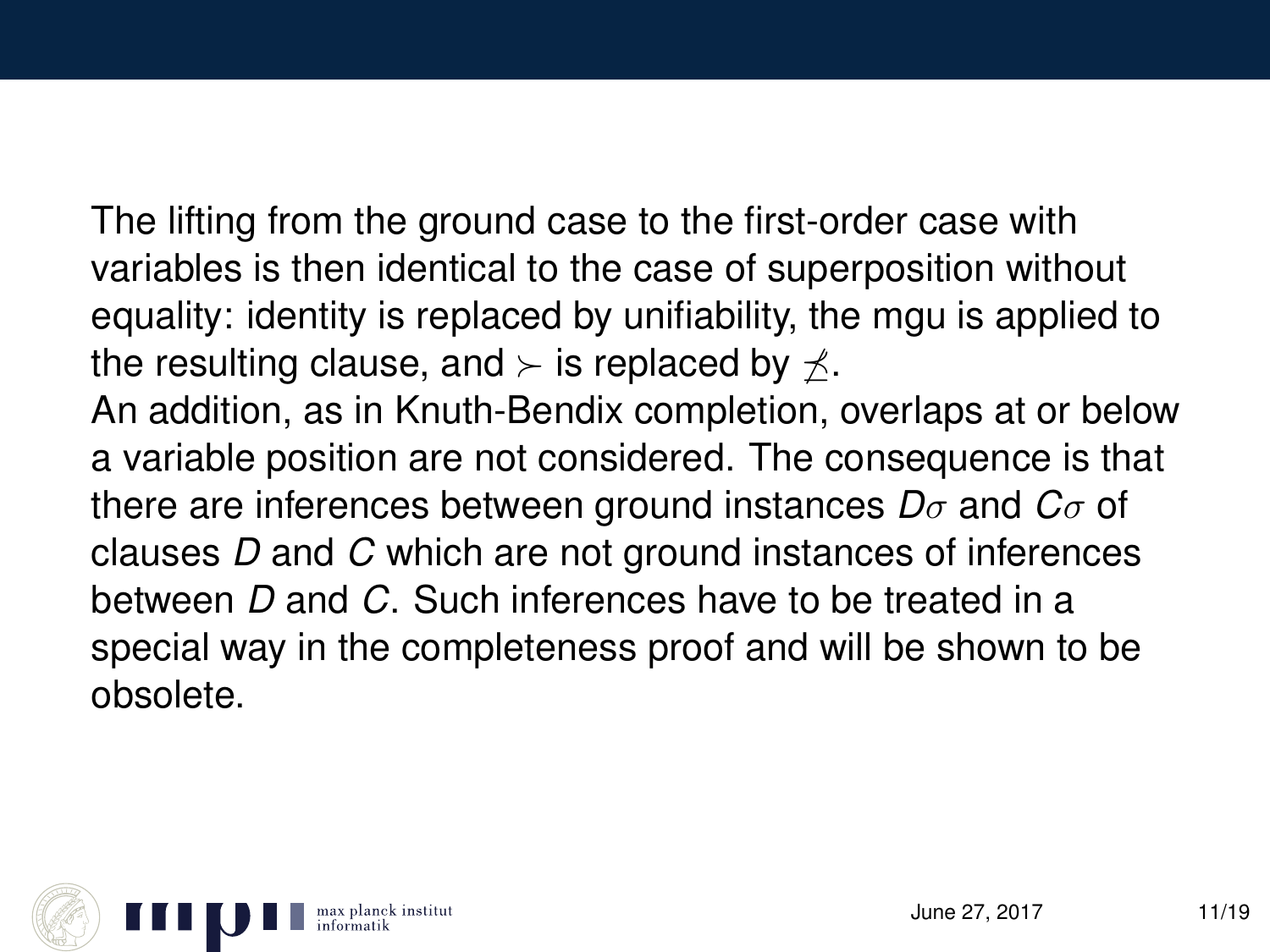#### **Superposition Right**

 $(N \uplus \{D \vee t \approx t', C \vee s[u] \approx s'\}) \Rightarrow$  $(W \cup \{D \lor t \approx t', C \lor s[u] \approx s'\} \cup \{(D \lor C \lor s[t'] \approx s')\sigma\})$ where  $\sigma$  is the mgu of *t*, *u*, *u* is not a variable  $t\sigma \npreceq t'\sigma$ , s $\sigma \npreceq s'\sigma$ ,  $(t \approx t')\sigma$  strictly maximal in  $(D \vee t \approx t')\sigma$ , nothing selected and

 $(s \approx s')\sigma$  maximal in  $(C \vee s \approx s')\sigma$  and nothing selected

#### **Superposition Left**

 $(N \uplus \{D \vee t \approx t', C \vee s[u] \not\approx s'\}) \Rightarrow$  $(N \cup \{D \vee t \approx t', C \vee s[u] \not\approx s'\} \cup \{(D \vee C \vee s[t'] \not\approx s')\sigma\})$ where  $\sigma$  is the mgu of *t*, *u*, *u* is not a variable  $t\sigma \npreceq t'\sigma$ ,  $s\sigma \npreceq s'\sigma$ ,  $(t \approx t')\sigma$  strictly maximal in  $(D \vee t \approx t')\sigma$ , nothing selected and  $(s \not\approx s')\sigma$  maximal in  $(C \vee s \not\approx s')\sigma$  or selected

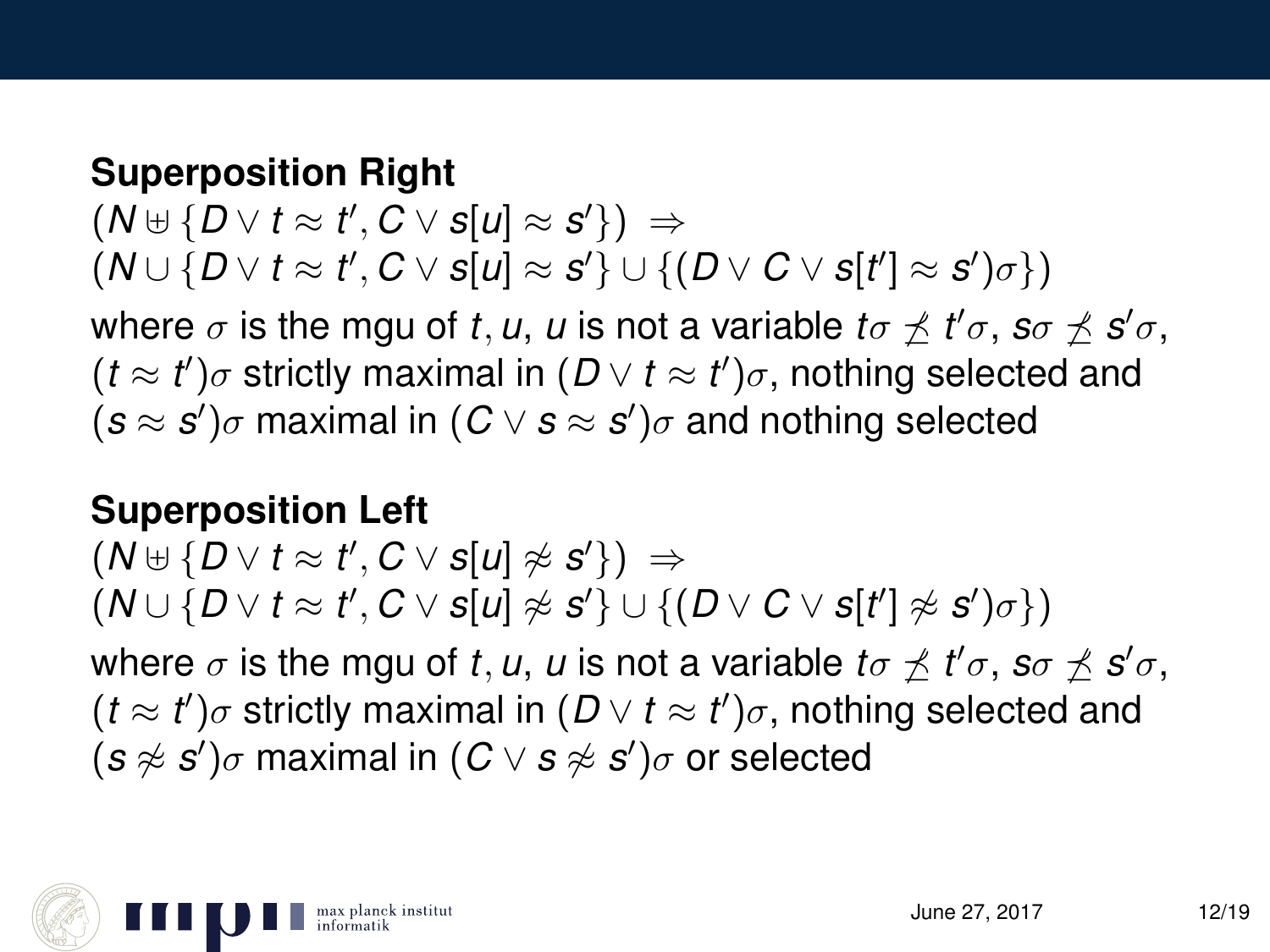**Equality Resolution** (*N* ] {*C* ∨ *s* 6≈ *s*  $(N \cup \{C \vee s \not\approx s'\}) \Rightarrow$  $(N \cup \{C \vee s \not\approx s'\} \cup \{C\sigma\})$ 

where  $\sigma$  is the mgu of *s*, *s'*, (*s*  $\napprox$  *s'*) $\sigma$  maximal in (*C*  $\vee$  *s*  $\napprox$  *s'*) $\sigma$  or selected

**Equality Factoring**  $v' \approx t' \vee s \approx t$ })  $\Rightarrow$  $(N \cup \{C \vee s' \approx t' \vee s \approx t\} \cup \{(C \vee t \not\approx t' \vee s \approx t')\sigma\})$ where  $\sigma$  is the mgu of *s*, *s'* , *s'*  $\sigma \not\preceq t' \sigma$  , *s* $\sigma \not\preceq t \sigma$  *, (s*  $\approx t) \sigma$  maximal  $\mathsf{in}~(C \vee \mathsf{s}' \approx t' \vee \mathsf{s} \approx t) \sigma$  and nothing selected

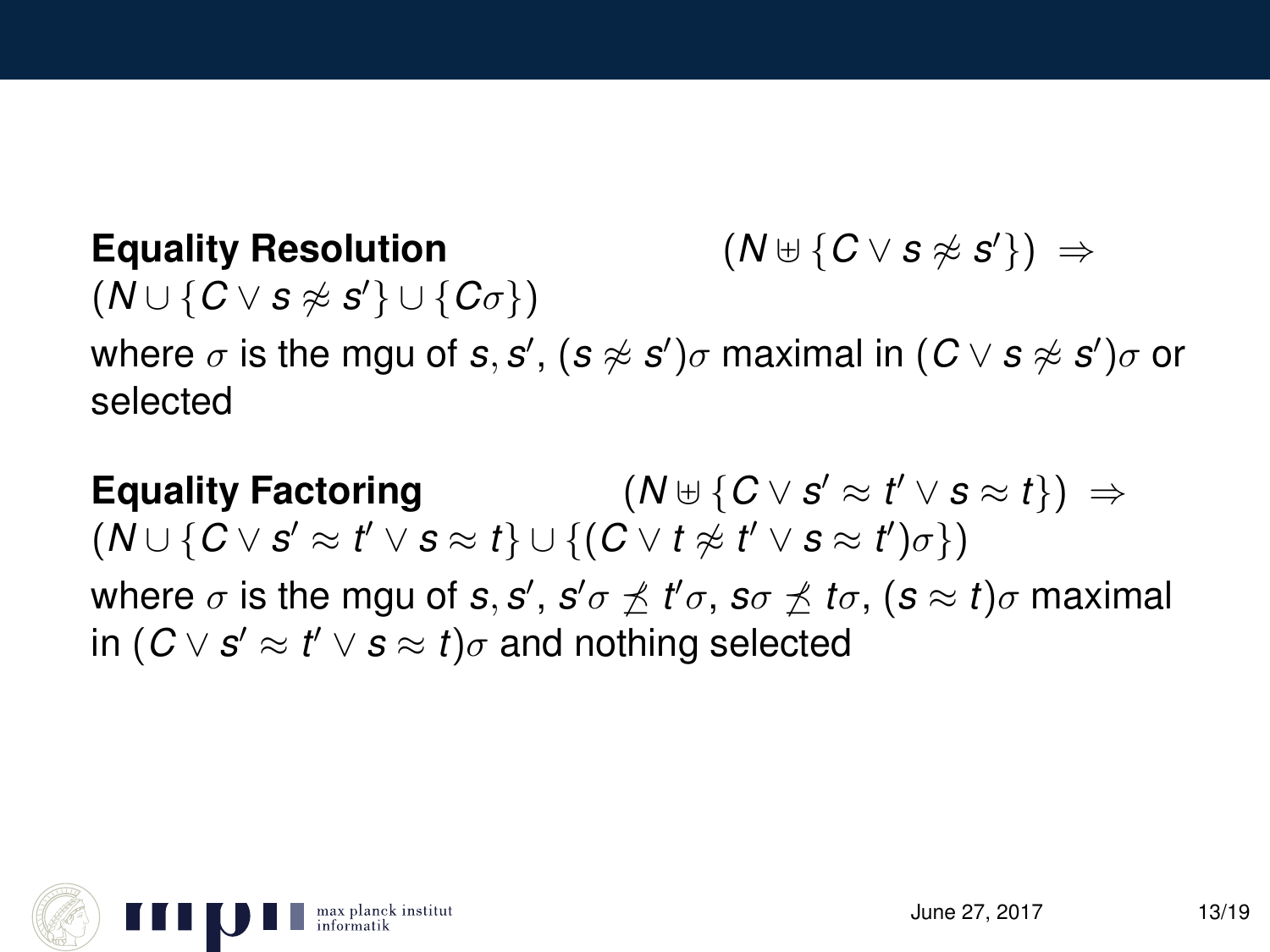### 5.2.1 Theorem (Superposition Soundness)

All inference rules of the superposition calculus are *sound*, i.e., for every rule  $N \oplus \{C_1, \ldots, C_n\} \Rightarrow N \cup \{C_1, \ldots, C_n\} \cup \{D\}$  it holds that  $\{C_1, \ldots, C_n\} \models D$ .

# 5.2.2 Definition (Abstract Redundancy)

A clause *C* is *redundant* with respect to a clause set *N* if for all ground instances  $C_{\sigma}$  there are clauses  $\{C_1, \ldots, C_n\} \subseteq N$  with ground instances  $C_1 \tau_1, \ldots, C_n \tau_n$  such that  $C_i \tau_i \prec C_i \sigma$  for all *i* and  $C_1 \tau_1, \ldots, C_n \tau_n \models C \sigma$ .

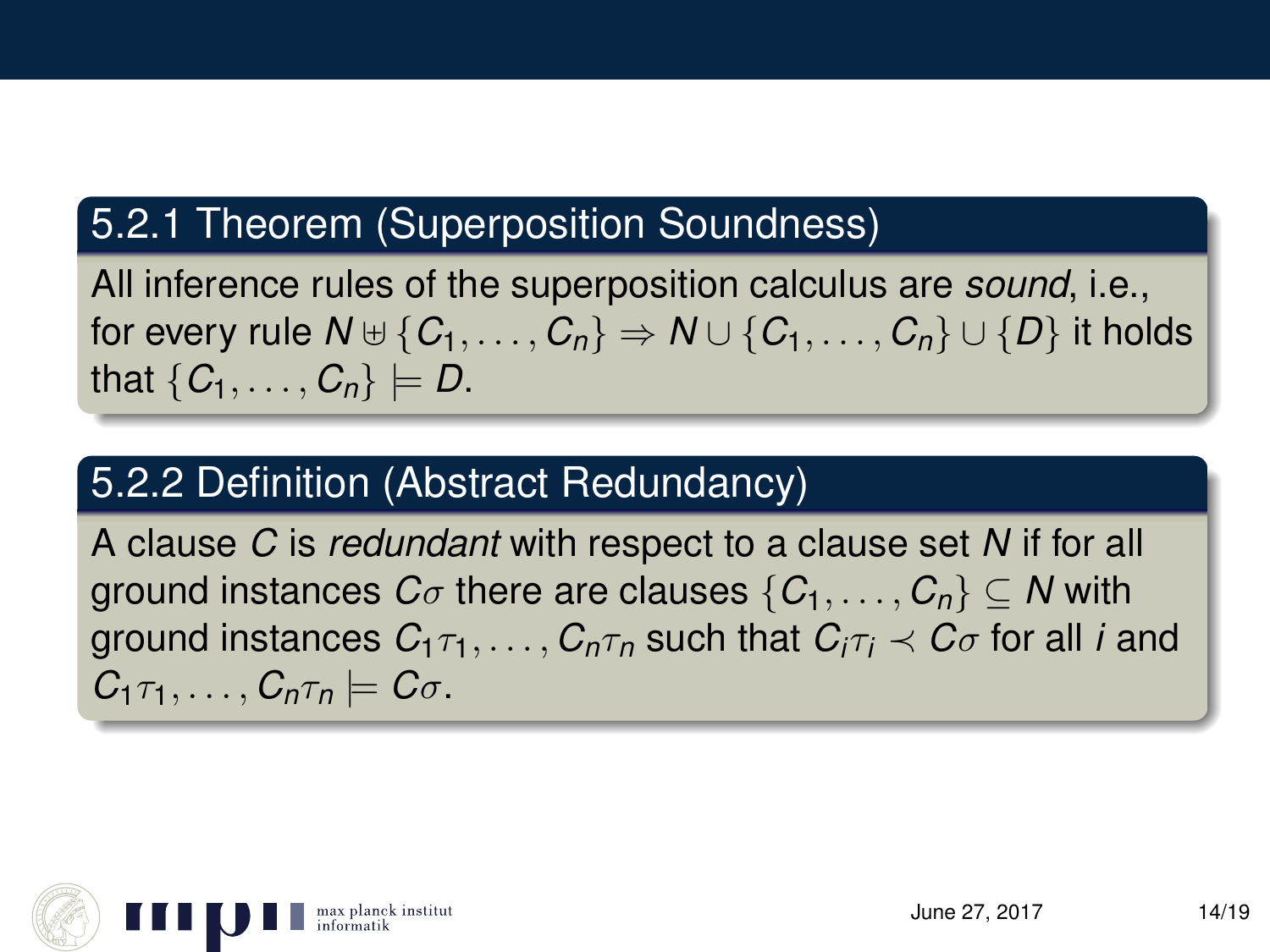### 5.2.3 Definition (Partial Model Construction)

Given a clause set N and an ordering  $\succ$  a (partial) model  $N_{\mathcal{I}}$  can be constructed inductively over all ground clause instances of *N* as follows:

$$
N_C \ := \ \bigcup_{D \prec C}^{D \in \mathsf{ground}(\Sigma, N)} E_D
$$

$$
N_{\mathcal{I}} \;\; := \;\; \bigcup_{C \in \mathsf{ground}(\Sigma, N)} N_C
$$

where  $N_D$ ,  $N_{\mathcal{I}}$ ,  $E_D$  are also considered as rewrite systems with respect to  $\succ$ . If  $E_D \neq \emptyset$  then *D* is called *productive*.